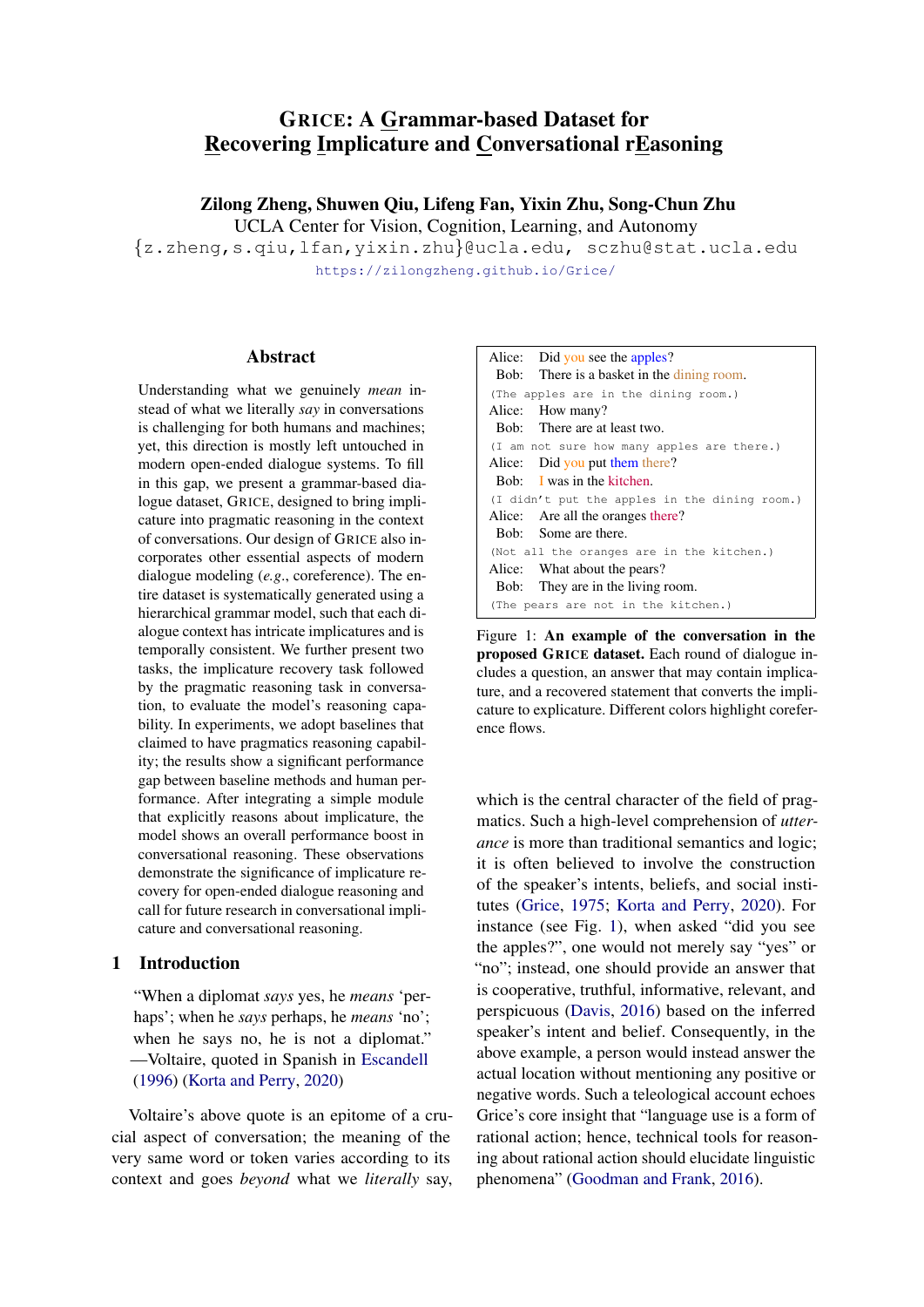In stark contrast, such a goal-directed perspective of conversational reasoning has been largely ignored in the modern literature of Natural Language Processing (NLP) (but see [Dale and Reiter](#page-9-4) [\(1995\)](#page-9-4); [Nematzadeh et al.](#page-10-1) [\(2018\)](#page-10-1) as exceptions). The recent development of open-ended dialogue systems has a clear trend that adopts state-of-the-art deep learning or deep reinforcement learning methods, fueled by hardware accelerations and massive sets of labeled data. However, the inspiring progress was recently challenged by researchers [\(Shum et al.,](#page-10-2) [2018;](#page-10-2) [Young et al.,](#page-11-0) [2018\)](#page-11-0); there remain valid concerns that systems are simply imitating human responses by regressing a large amount of training data without truly understanding it. Although we see an emerging field of conversational reasoning (*e.g*., [Moon et al.](#page-10-3) [\(2019\)](#page-10-3); [Cui et al.](#page-9-5) [\(2020\)](#page-9-5)), existing work fails to account for the pragmatics perspective within conversations: Human speakers usually do not speak their thoughts or intentions *directly*; it has to be inferred from the conversational context.

To fill the gap between the current open-dialogue systems and the future humanlike dialogue systems, we design a new open-dialogue dataset generation protocol, which we refer as Grammar-based dataset for Recovering Implicature and Conversational rEasoning (GRICE), in homage to H. P. Grice for his influential theory in explaining and predicting conversational implicatures [\(Grice,](#page-9-1) [1975\)](#page-9-1). Specifically, our design follows four principles.

First, we design the GRICE dataset with a focus of *conversational implicature* [\(Grice,](#page-9-1) [1975\)](#page-9-1), "one of the single most important ideas of pragmatics" [\(Levinson,](#page-10-4) [1985\)](#page-10-4). Naturally, the ability to successfully perform **implicature recovery** in conversation [\(Borg,](#page-9-6) [2009\)](#page-9-6) would be a suitable indicator of a system's performance; we adopt it as part of our evaluation protocols. To recover conversational implicature into explicit ones with only information and context in the dialogue, an ideal model should reason about the dialogue context and the relations among dialogue entities.

Second, we emphasize the comprehension of the *conversational context* and adopt the conversational reasoning as part of the evaluation protocols. Again, we take the conversation in Fig. [1](#page-0-0) as the example: When the speaker says "I was in the kitchen," what she really means is that she was not in the dining room and therefore could not put the apples there. The same response would have the opposite meaning when the question becomes "Were you in the kitchen?". Such a swift switch

according to its dialogue context is a quintessential demonstration that human communication is a context-dependent endeavor [\(Fetzer,](#page-9-7) [2017\)](#page-9-7) and a dynamic construct, which relates communicators and the language that they use in a dialectical manner [\(Bateson,](#page-9-8) [2000\)](#page-9-8).

Third, we build the GRICE dataset by incorporating five different types of implicature; see details in Section [4.](#page-4-0) To resolve these types of implicature, the algorithm ought to make a proper prediction or inference of intents and beliefs by representing and reasoning about *triadic* relations [\(Saxe,](#page-10-5) [2006\)](#page-10-5): the speaker's belief, the addressee's belief, and what they have or communicate in common.

Fourth, in comparison to prior work, Facebook bAbi [\(Weston et al.,](#page-11-1) [2016\)](#page-11-1) and its follow-up work ToM [\(Nematzadeh et al.,](#page-10-1) [2018\)](#page-10-1) that evaluate different aspects of reasoning with a set of toy tasks, the proposed GRICE dataset does not sacrifice crucial characteristics of modern open-dialogue systems. On the contrary, by integrating pragmatics and implicature in conversation, we hope to shed light on some challenging issues in open-ended dialogue:

- *Coreference* resolution [\(Chen et al.,](#page-9-9) [2017;](#page-9-9) [Kottur](#page-10-6) [et al.,](#page-10-6) [2018\)](#page-10-6) refers to finding all expressions that refer to the same entity in the conversation. The significance of resolving coreference becomes even more profound in conversations with implicature; Fig. [1](#page-0-0) gives an example and highlights the coreference flows in different colors.
- *Commonsense* reasoning [\(Sap et al.,](#page-10-7) [2019;](#page-10-7) [Tal](#page-10-8)[mor et al.,](#page-10-8) [2019;](#page-10-8) [Speer et al.,](#page-10-9) [2017\)](#page-10-9) received an increasing attention in NLP. Notably, researchers have proposed the Winograd [\(Levesque et al.,](#page-10-10) [2012\)](#page-10-10) and WinoGrande [\(Sakaguchi et al.,](#page-10-11) [2020\)](#page-10-11) to examine commonsense reasoning. For conversations with implicature, commonsense reasoning reflects a crucial concept of *relevance*. For instance, to resolve the implicature in the conversation "A: I am out of petrol. B: There is a garage around the corner.", one needs to have the commonsense that "a garage could store petrol."
- *Logic*-based methods were once thought to be the "ideal language" approach to the semantics of human language [\(Russell,](#page-10-12) [1903\)](#page-10-12), but were later challenged by [Wittgenstein](#page-11-2) [\(1953,](#page-11-2) [1969\)](#page-11-3) and [Grice](#page-9-1) [\(1975\)](#page-9-1). However, this disagreement should not prohibit the central role of logical forms in reasoning tasks. In fact, it would be interesting to investigate if the modern end-toend trainable methods could benefit from logical forms in conversational reasoning.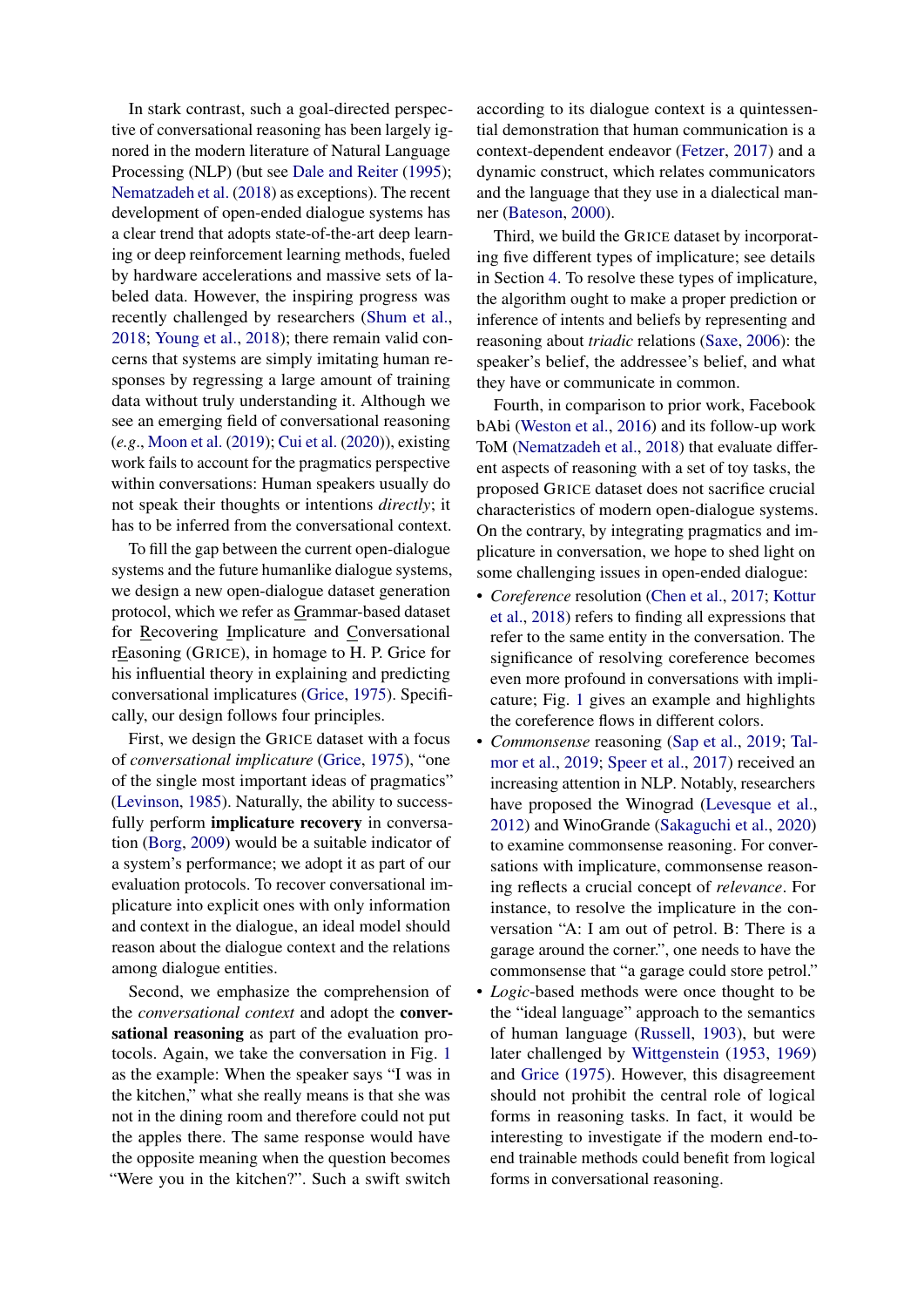The remainder of this paper is organized as follows. We review related work on dialogue dataset, implicature, and conversational reasoning in Section [2.](#page-2-0) In Section [3,](#page-3-0) two tasks are defined for evaluations. We present detailed design, generation, and analysis of the GRICE dataset in Section [4.](#page-4-0) By introducing two evaluation protocols, we provide the performance of baseline models with discussions of results and future directions in Section [5.](#page-6-0)

### <span id="page-2-0"></span>2 Related Work

Dialogue Datasets Dialogue datasets have been focusing on predicting the next most-likely response by imitating the teacher's responses (human corpus) [\(Lowe et al.,](#page-10-13) [2015;](#page-10-13) [Zhang et al.,](#page-11-4) [2018;](#page-11-4) [Wu](#page-11-5) [et al.,](#page-11-5) [2018\)](#page-11-5). However, as pointed out by [Cui et al.](#page-9-5) [\(2020\)](#page-9-5), prior datasets and associated methods lack proper explicit reasoning modules; it later becomes evident that such reasoning modules serve as the scaffold in building a humanlike conversational agent. Of note, a model's reasoning capability is minimal if it simply converts reasoning challenges into a categorization problem when predicting the utterances; it still tends to choose the most frequent answer given the training set without genuinely understanding the context and underlying meaning.

To the best of our knowledge, the proposed GRICE dataset is the first open-dialogue dataset that explicitly integrates implicature; see a detailed comparison in Table [1.](#page-3-1) We hope our careful design would encourage and even necessitate future models to make explicit reasoning on conversational contexts, commonsense, and agent's intents and beliefs. The most similar dataset in terms of the format is DREAM by [Sun et al.](#page-10-14) [\(2019\)](#page-10-14), a conversational dataset with a question-answering (QA) task. However, the design of the DREAM dataset does not require much reasoning; answers can be directly extracted. The most similar dataset in terms of the task is CoQA by [Reddy et al.](#page-10-15) [\(2019\)](#page-10-15), which considers pragmatics and QAs over literature paragraphs; our GRICE dataset differs by reasoning over the *dialogue context* between two agents.

Implicature Implicature has been extensively studied in the field of linguistics and philosophy since the inception of pragmatics; [Grice](#page-9-1) [\(1975\)](#page-9-1)'s four maxims—quality, quantity, relevance, and manner—founded the principles of the interpretation of conversation implicature. Two neo-Gricean typologies of conversational implicature include [Horn and Ward](#page-9-10) [\(2004\)](#page-9-10)'s Q- and R-implicature and [Levinson](#page-10-4) [\(1985\)](#page-10-4)'s Q-, I-, and M-implicature. The

relevance theory developed by [Sperber and Wilson](#page-10-16) [\(1986\)](#page-10-16) offers an alternative account to Gricean and neo-Gricean theory. In general, although these doctrines provide crucial insights into the field, they focus more on philosophical debates over toy examples without deriving computational solutions or quantitatively validating the ideas on modern large-scale natural language datasets.

Although a few computational models have been proposed recently (*e.g*., [Frank and Goodman](#page-9-11)  $(2012)$ ; Goodman and Stuhlmüller  $(2013)$ ), these models assume the space of utterance and possible semantic meanings are finite or given, so that models only need to pick up one over others based on the shared context. Other models focus on more specific tasks; for instance, recovering the direct meaning from the indirect answer using scalar adjectives [\(de Marneffe et al.,](#page-10-17) [2010;](#page-10-17) [De Melo and](#page-9-13) [Bansal,](#page-9-13) [2013\)](#page-9-13), conducting analysis on the ironic implicature behind simile [\(Veale and Hao,](#page-11-6) [2010\)](#page-11-6).

By generating paired sentences in a semiautomatic fashion with human annotations, [Jeretic](#page-9-14) [et al.](#page-9-14) [\(2020\)](#page-9-14) recently devise a dataset with a focus on scalar implicature [\(Hirschberg,](#page-9-15) [1985\)](#page-9-15). In comparison, the proposed GRICE dataset has a much more natural setup and broader scope by combining the multi-round open-dialogue with conversational implicature. Additionally, leveraging a grammar representation for fine-grained control, the GRICE dataset is generated in a fully automated fashion without human annotations. We hope such a design could boost research in implicature, pragmatics, and conversational reasoning at a large scale.

Conversational Reasoning In the past four years, we have witnessed an increasing interest in conversational reasoning in various contexts. Open-DialKG [\(Moon et al.,](#page-10-3) [2019\)](#page-10-3) incorporates external knowledge graphs to the dialogue context to provide extra entities as responses. Visual Dialog [\(Wu](#page-11-5) [et al.,](#page-11-5) [2018;](#page-11-5) [Zheng et al.,](#page-11-7) [2019;](#page-11-7) [Das et al.,](#page-9-16) [2017\)](#page-9-16) takes images as external multi-modalities to reason with dialogue context to generate visually grounded responses jointly. MuTual [\(Cui et al.,](#page-9-5) [2020\)](#page-9-5) modifies English reading comprehension to select the next best response by machine reasoning.

However, prior efforts have ignored the fact that humans commonly do not directly speak out answers. The proposed GRICE dataset is a complement of prior conversational reasoning tasks; it focuses on implicature with conversational reasoning, which does not reject multi-modalities as they could be a source of commonsense knowledge.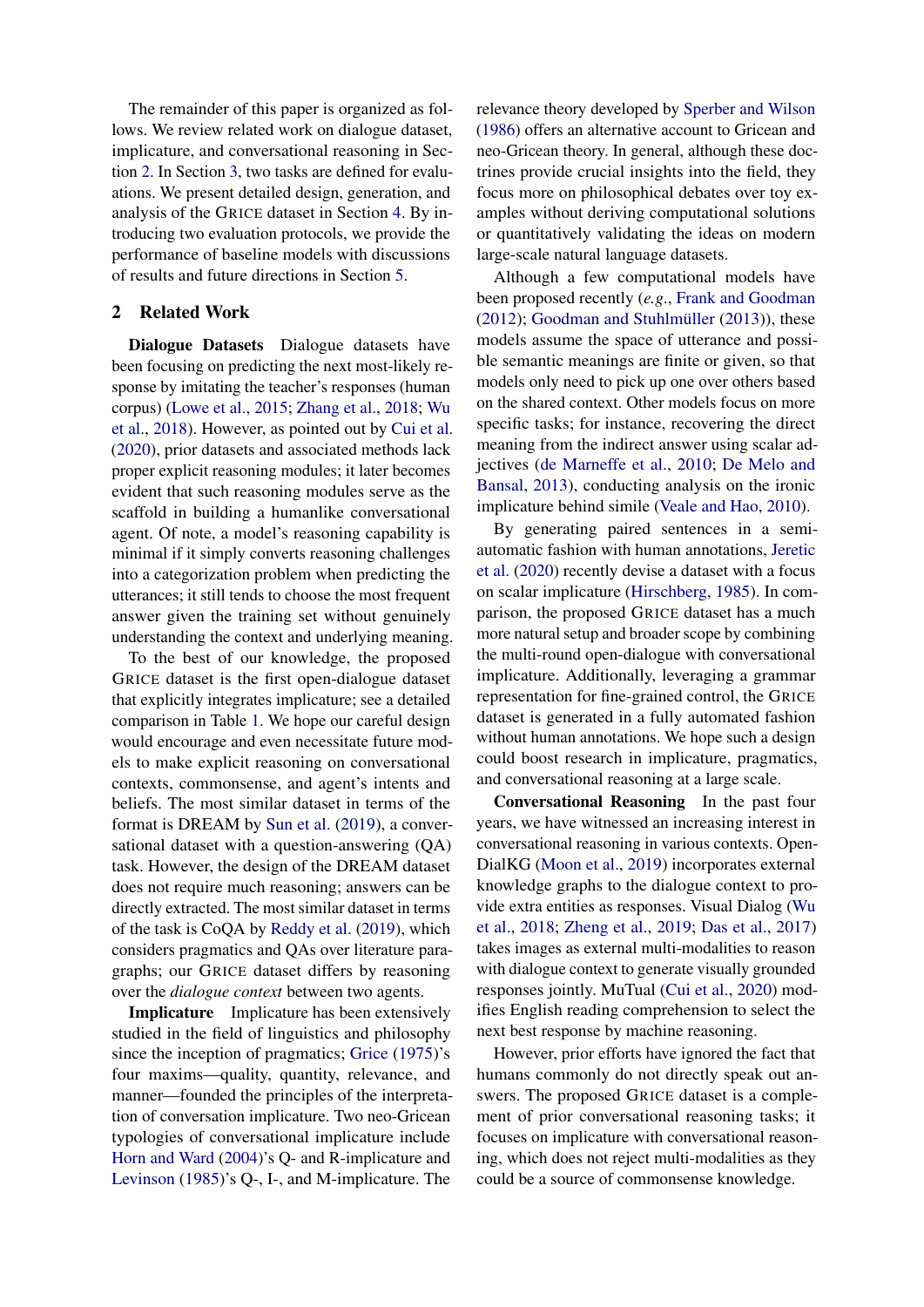<span id="page-3-1"></span>

| <b>Dataset</b>                    | Task                              | <b>Context</b> | <b>Source Domain</b>           |
|-----------------------------------|-----------------------------------|----------------|--------------------------------|
| Ubuntu (Lowe et al., 2015)        | <b>Next Utterances Prediction</b> | Dialogue       | Ubuntu Chat logs               |
| PERSONA-CHAT (Zhang et al., 2018) | <b>Next Utterances Prediction</b> | Dialogue       | Persona                        |
| Douban (Wu et al., 2017)          | <b>Next Utterances Prediction</b> | Dialogue       | Open Domain                    |
| MuTual (Cui et al., 2020)         | <b>Next Utterances Prediction</b> | Dialogue       | <b>Listening Comprehension</b> |
| DREAM (Sun et al., 2019)          | <b>Ouestion Answering</b>         | Dialogue       | <b>English Language Exams</b>  |
| CoQA (Reddy et al., 2019)         | Conversational QA                 |                | Literature                     |
| GRICE (ours)                      | Implicature<br>recovery<br>&      | Dialogue       | Open Domain with impli-        |
|                                   | <b>Question Answering</b>         |                | cature                         |

Table 1: Comparing GRICE with existing conversational datasets.

# <span id="page-3-0"></span>3 Task Definition

To evaluate how well a model "understands" the dialogue presented in the proposed GRICE dataset, we devise two tasks: the implicature recovery task and the conversational reasoning task, wherein the latter task depends on the successful completion of the former task. Below, we introduce the setup and evaluation protocol of each task.

<span id="page-3-2"></span>

| Alice: Where are the oranges?                    |  |  |  |
|--------------------------------------------------|--|--|--|
| Bob:<br>They may be in the kitchen or the patio. |  |  |  |
| Alice: What about the apples?                    |  |  |  |
| Bob:<br>Jack put them in the kitchen and went    |  |  |  |
| to the bedroom.                                  |  |  |  |
| (a) A sample dialogue with two rounds.           |  |  |  |
| (A) Jack went to the bedroom and then put the    |  |  |  |
| apples in the kitchen.                           |  |  |  |
| (B) Jack put the apples in the kitchen and       |  |  |  |
| then went to the bedroom.                        |  |  |  |
| (C) Jack went to the bedroom and then put the    |  |  |  |
| oranges in the kitchen.                          |  |  |  |
| (D) The apples are in the bedroom.               |  |  |  |
| (b) Implicature recovery evaluated with multiple |  |  |  |
| choices.                                         |  |  |  |
| $Q_1$ : Where are the apples?                    |  |  |  |
| $A_1$ : Kitchen                                  |  |  |  |
| $Q_2$ : Who moved the apples?                    |  |  |  |
| $A_2$ : Jack                                     |  |  |  |
| $Q_3$ :<br>Does Bob know where the oranges are?  |  |  |  |
| $A_3$ :<br>N <sub>0</sub>                        |  |  |  |
| (c) Conversational reasoning evaluated by QAs.   |  |  |  |

Figure 2: Examples of two tasks defined in GRICE dataset. (a) Given a multi-round open-dialogue, an algorithm is asked to perform (b) implicature recovery and (c) conversational reasoning in the form of QAs.

Task 1: Implicature Recovery Formally, an n-round dialogue occurring between two agents is represented by a sequence of QA-pairs  $\{(Q_1, A_1), (Q_2, A_2), ..., (Q_n, A_n)\}\$ , where  $Q_i$  is the question raised by the first agent,  $A_i$  is the response provided by the second agent, which may contain an implicature. To complete this task, a model is asked to identify if  $A_i$  is a statement containing implicature, and if this is true, to resolve the implicature to its explicit form, *i.e*., to perform implicature recovery.

The implicature recovery is evaluated in the form of multiple choices: For each utterance, the groundtruth condition (with implicature) and its explicit form are given when generating the dialogue; the explicit form, which not only recovers the implicature but also resolves coreferences in the utterance, serves as the correct answer in the multiple choices. We then sample three possible answers from the candidate pools, given a set of manually defined *speech templates* (see details in Section [4\)](#page-4-0). Figs. [2a](#page-3-2) and [2b](#page-3-2) show an example: The last utterance by Bob implicates (by the word "then") the temporal order between "put them in the kitchen" and "went to the living room." Thus, the correct implicature recovery should resolve "them" as "the apples" and recover the correct temporal order.

Two strategies developed by existing work could be adopted to address this task. One strategy is to train a model that directly chooses an answer from the candidate answers. Another more challenging strategy is to train a generator that chooses the answer by computing the log-likelihood scores and ranking the candidate answers as done by [Das](#page-9-16) [et al.](#page-9-16) [\(2017\)](#page-9-16). To quantitatively evaluate the performance, we use the standard response selection metrics [\(Lowe et al.,](#page-10-13) [2015;](#page-10-13) [Wu et al.,](#page-11-8) [2017;](#page-11-8) [Cui et al.,](#page-9-5) [2020\)](#page-9-5): Top 1 Recall (R@1) and Mean Reciprocal Rank (MRR) [\(Voorhees et al.,](#page-11-9) [1999\)](#page-11-9).

Task 2: Conversational Reasoning To evaluate the open-ended conversational reasoning, we follow the same protocols as in [Weston et al.](#page-11-1) [\(2016\)](#page-11-1) and [Nematzadeh et al.](#page-10-1) [\(2018\)](#page-10-1) with comprehensive QAs. For each dialogue, we generate questions by randomly sampling the *conversational contexts* (see Section [4\)](#page-4-0), and each question could be answered by a single word; see Fig. [2c](#page-3-2) for examples.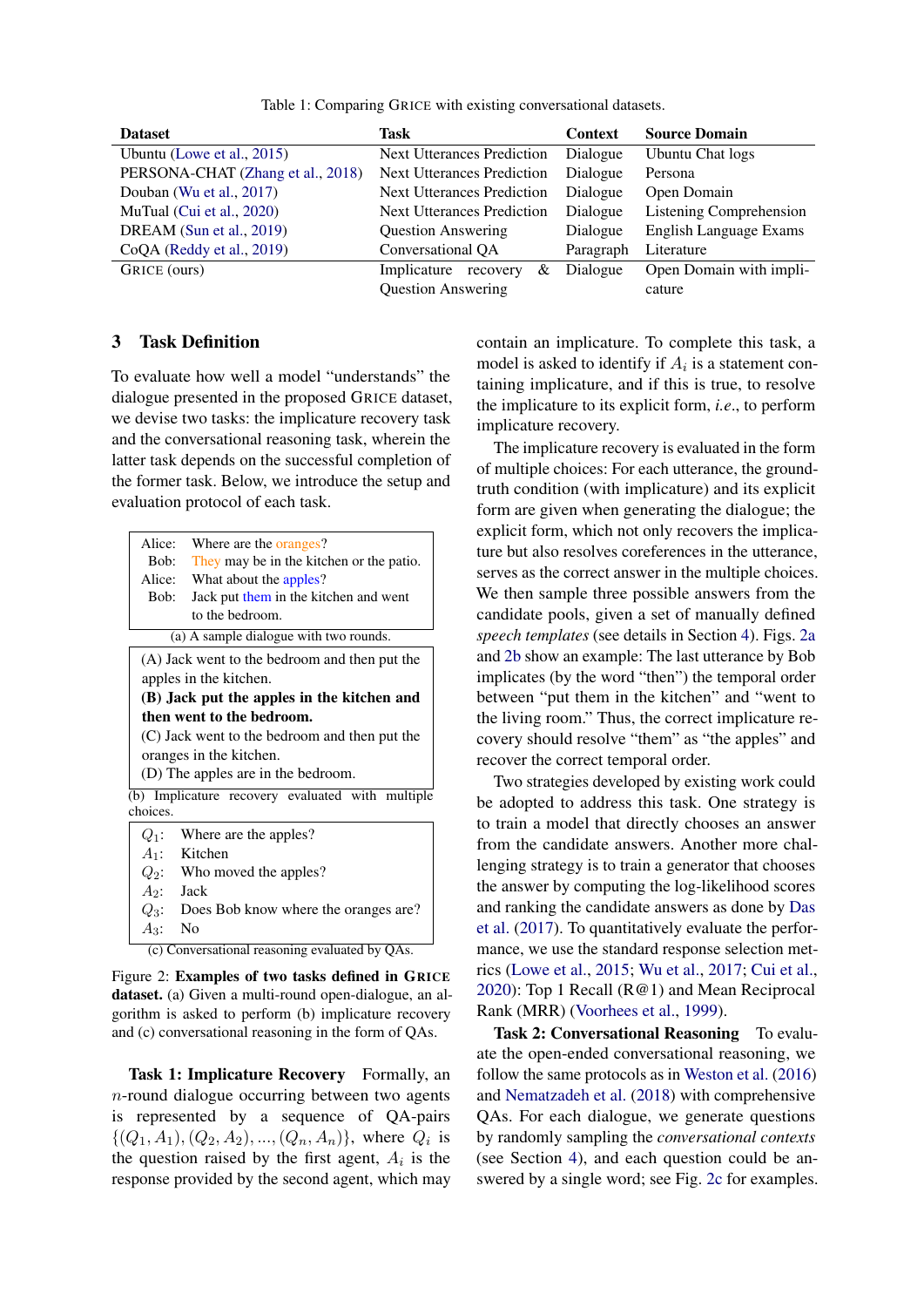<span id="page-4-1"></span>

Figure 3: The graphical illustration of the grammar production rules for the GRICE dataset.

#### <span id="page-4-0"></span>4 Creating the GRICE Dataset

Representation We adopt a structural grammar model, Temporal And-Or Graph (T-AOG) [\(Qi](#page-10-18) [et al.,](#page-10-18) [2020;](#page-10-18) [Edmonds et al.,](#page-9-17) [2019a;](#page-9-17) [Tu et al.,](#page-10-19) [2013\)](#page-10-19), to represent the dialogue context due to its expressiveness of hierarchical dialogue structure and temporal-dependent dialogue flow. We represent one *turn* of the dialogue as an AOG [\(Bonczek et al.,](#page-9-18) [1979,](#page-9-18) [1981;](#page-9-19) [Pearl,](#page-10-20) [1984;](#page-10-20) [Zhu and Mumford,](#page-11-10) [2007\)](#page-11-10) that has a hierarchy of five levels: conversational context, subtopic, utterance type, speech template, and named entity. AOGs are connected w.r.t. temporal constraints in order to assemble the T-AOG.

Formally, an AOG (*i.e*., each turn of the dialogue) has two sets of non-terminal vertex: (i) a set of And-nodes, wherein each node represents the decomposition of a larger concept (*e.g*., subtopics) into smaller components (*e.g*., utterance types), and (ii) a set of Or-nodes, wherein each node branches to an alternative decomposition (*e.g*., a conversational context could have different types of subtopics), enabling the model to reconfigure the overall dialogue. An instance of AOG can be constructed by selecting a child node for each Or-node, resulting in a parse graph.

Fig. [3](#page-4-1) illustrates an example of AOG. Specifically, the root node of one dialogue turn is an Or-node, representing the current conversational context. Represented by an And-node, each child node of the root note denotes a subtopic of the current dialogue turn. The subtopic is composed of a set of utterance types, further decomposed into speech templates filled by named entities. Instantiating an AOG by selecting Or-nodes would produce a complete utterance of a dialogue turn and pose constraints on the next dialogue turn.

Conversational Context We follow [Weston](#page-11-1) [et al.](#page-11-1) [\(2016\)](#page-11-1) to represent dialogue context by a simulated world with various dialogue entities: *objects*, *locations*, and *agents*. We randomly initialize a world for each dialogue snippet by (i) positioning objects in locations with a random scalar (one, two, ...), (ii) randomly setting a location for each agent as the "previous agent location," and (iii) for each  $\langle object \rangle$  in  $\langle location \rangle$ , randomly selecting an  $\langle agent \rangle$  in  $\langle location \rangle$  to denote that " $\langle agent \rangle$ put the  $\langle object \rangle$  in the  $\langle location \rangle$ ."

Subtopic In this dataset, we focus on four different subtopics: *agent location*, *agent action*, *object location* and *object scale*; see examples in Table [3.](#page-5-0) Specifically, *agent location* queries the location of some  $\langle agent \rangle$ . The example in Table [3](#page-5-0) implicates that "Jack was in the kitchen." Similarly, *object location* queries the location of some  $\langle object \rangle$ . *Agent\_action* queries the previous action taken by some  $\langle agent \rangle$  on some  $\langle object \rangle$ . Typically, the action can be identified as an  $\langle agent \rangle$  put  $\langle object \rangle$  in the  $\langle location \rangle$ . *Object\_scale* queries the quantity of some  $\langle object \rangle$ . In particular, an algorithm should also be able to reason about the strength among the quantifying phrases, such as *at least*, *some*, and *all*. A typical example shown in Table [3](#page-5-0) implicates that "Bob does not know if all the apples are in the kitchen."

Utterance Type Utterance type concerns how to generate a QA-pair correctly. For questions, the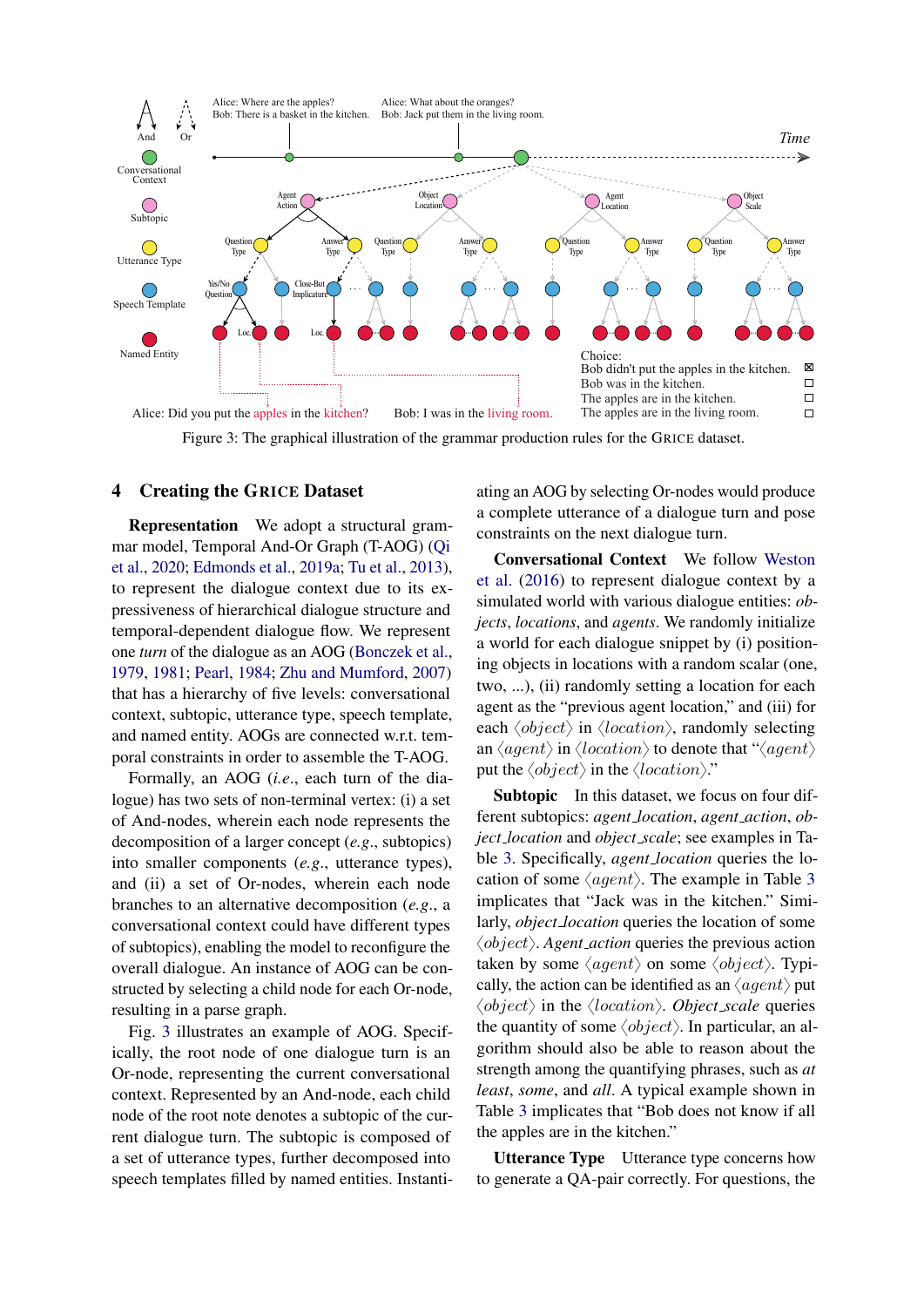| Category      | <b>Definition</b>                         | <b>Example</b>                                |
|---------------|-------------------------------------------|-----------------------------------------------|
| Relevance     | Implicating the answer to an ex-          | Alice: Where did you see the apples?          |
|               | pressed or implied question by stat-      | Bob: There is a basket in the kitchen.        |
|               | ing something related to the answer       | (The apples are in the kitchen.)              |
|               | by implication or explanation.            |                                               |
| Strengthening | Implicating a stronger proposition        | Alice: Are some of the apples in the kitchen? |
|               | $S^+$ when not understatement.            | Bob: All of them are there.                   |
|               |                                           | (Not just some, but all of the apples         |
|               |                                           | are in the kitchen.)                          |
| Limiting      | Implicating the <b>denial</b> of $S^+$ .  | Alice: Are all the apples in the kitchen?     |
|               |                                           | Bob: Some are.                                |
|               |                                           | (Not all apples are in the kitchen.)          |
| Ignorance     | Implicating that one <b>does not know</b> | Alice: Where did you see Jack?                |
|               | whether $S^+$ is true (or that $S^+$ may  | Bob: He was in the kitchen or the bedroom.    |
|               | or may not be true).                      | (I am not sure where Jack was.)               |
| Close-But     | Implicating a <b>negative</b> answer to   | Alice: Did you put the apples in the kitchen? |
|               | a question by affirming something         | Bob: I was in the living room.                |
|               | close to a positive answer in contex-     | (I did not put the apples in the              |
|               | tually salient respects.                  | kitchen since I was in somewhere else.)       |
|               |                                           |                                               |

<span id="page-5-1"></span>Table 2: Definitions and examples of five types of implicature in the proposed GRICE dataset. Following the conventional notation, S denotes the positive answer of the question, and  $S^+$  denotes its stronger proposition.

<span id="page-5-0"></span>Table 3: Categories and examples of different subtopics in GRICE dataset.

| <b>Subtopic</b> | <b>Example</b>                       |  |  |
|-----------------|--------------------------------------|--|--|
| agent_location  | Alice: Where was Jack?               |  |  |
|                 | Bob: I saw him in the kitchen.       |  |  |
| agent_action    | Alice: Did you put the apples in the |  |  |
|                 | kitchen?                             |  |  |
|                 | Bob: I was in the bedroom.           |  |  |
| object_location | Alice: Where can I find the apples?  |  |  |
|                 | Bob: They are in the kitchen, if not |  |  |
|                 | the living room.                     |  |  |
| object_scale    | Alice: Are all the apples in the     |  |  |
|                 | kitchen?                             |  |  |
|                 | Bob: At least four are there.        |  |  |

query types of each subtopic are manually defined. For example, the question regarding *Agent location* can be a yes/no question ("were you in the kitchen?") or a where question ("where were you?"). For answers, we focus on five different types of implicature [\(Huang,](#page-9-20) [2017;](#page-9-20) [Horn and Ward,](#page-9-10) [2004;](#page-9-10) [Davis,](#page-9-2) [2016\)](#page-9-2): *relevance*, *strengthening*, *limiting*, *ignorance*, and *close-but*; see Table [2](#page-5-1) for detailed definitions and examples.

Diversity We follow [Weston et al.](#page-11-1) [\(2016\)](#page-11-1) to use a simple automated grammar to makes the conversation more natural and diverse: We assign a set of synonyms for each verb; *e.g*., we randomly replace (i) *put* with *left*, *dropped*, or *placed*, and (ii) *went* with *travelled*, *journeyed*, or *walked*.

Since coreference is a crucial feature in the con-

versational context in GRICE dataset, we track agents, objects, and locations mentioned in previous conversations and replace them with deixis in the following conversational context.

Additionally, we build a set of follow-up questions for each type of dialogue action to challenge the model's ability to reason about the omission in utterances. Take Fig. [2](#page-3-2) as an example; the question "What about the apples?" should be interpreted or recovered as "Where are the apples?" during the reasoning procedure.

Candidate Answer Generation To generate candidate answers for each round of dialogue for the implicature recovery task, we define four different strategies tailored to produce challenging candidates. Among all four candidate answers, besides the ground-truth condition in its explicit form, the other three candidate answers are randomly sampled from the candidate pool, composed by applying the following strategies; see Fig. [4](#page-6-1) for examples of each strategy:

- 1. Statements that are similar to the ground-truth condition but with wrong coreferenced entities.
- 2. Randomly sampled true condition but with irrelevant facts.
- 3. Randomly sampled wrong facts from the current conversational context.
- 4. Manually created statements that are close to the true condition but are in fact wrong.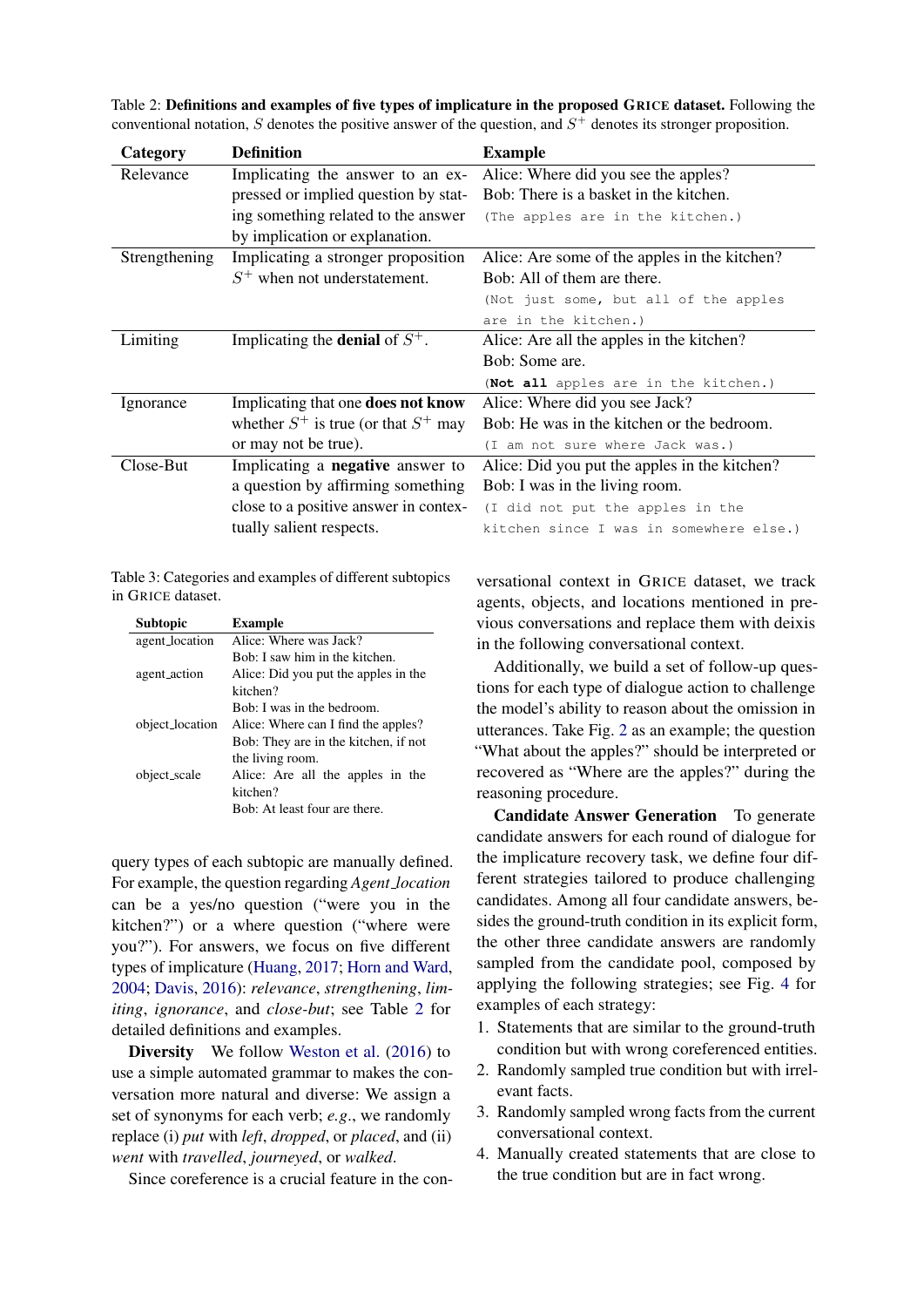<span id="page-6-1"></span>

| Conversation:<br>Alice: Where are the oranges?<br>Bob: Jack said he saw some in the kitchen.<br>Alice: Did he put them there?<br>Bob: He put them there and went to the bed- |  |  |
|------------------------------------------------------------------------------------------------------------------------------------------------------------------------------|--|--|
| room.                                                                                                                                                                        |  |  |
| (Jack put the oranges in the kitchen                                                                                                                                         |  |  |
| and then went to the bedroom.)                                                                                                                                               |  |  |
| Examples of generated candidate answers:<br>1. Bob put the oranges in the kitchen and then                                                                                   |  |  |

went to the bedroom. 2. Jack was in the bedroom. 3. The oranges are in the bedroom.

4. Jack went to the bedroom and then put the oranges in the kitchen.

Figure 4: The candidate answers for the implicature recovery task are generated following four different strategies. 1. Statements that are similar to the groundtruth condition but with wrong coreferenced entities. 2. Random sampled true condition but with irrelevant facts. 3. Random sampled wrong facts from the conversational context. 4. Manually created statements that are close to the true condition but are in fact wrong.

Questions We follow [Weston et al.](#page-11-1) [\(2016\)](#page-11-1) to generate questions about the dialogue context. After sampling the dialogue turns and finalizing the dialogue context, we query current dialogue states in terms of agent locations/actions and object locations/scales. Inspired by [Nematzadeh et al.](#page-10-1) [\(2018\)](#page-10-1), we further add belief queries (*e.g*., "does Bob know where the oranges are?") to test the model's capability of belief reasoning; see Fig. [2](#page-3-2) for examples.

# <span id="page-6-0"></span>5 Experiments

We randomly sample 6,000 dialogues as the train set and additional 4,000 dialogues as the dev set to evaluate baseline models; each dialogue contains 10 dialogue turns and 3 questions. Detailed distributions of implicature types are listed in Table [4.](#page-6-2) For the test set, we sample 1,000 dialogues in each implicature category, resulting in a total of 5,000 dialogues. Each test dialogue contains 3–5 dialogue turns and one question on implicature. All data is clean and noiseless.

Setup We model both tasks as a query over the conversational context. Specifically, for the implicature recovery task, we define  $h_t$  =  $(Q_t, A_t)$  as the queried sequence and the  $H_t =$  $\{(Q_1, A_1), ..., (Q_{t-1}, A_{t-1})\}$  as the past dialogue context. Then the task is to predict the explicit form  $E_t = f(h_t, H_t)$ . For the conversational reasoning

<span id="page-6-2"></span>Table 4: Distribution of implicature types (%).

|                        | Train | Dev  |
|------------------------|-------|------|
| <b>Explicit Answer</b> | 27.3  | 29.6 |
| Implicature            | 72.7  | 70.4 |
| Relevance              | 9.9   | 9.3  |
| Strengthening          | 22.5  | 22.9 |
| Limiting               | 6.3   | 6.4  |
| Ignorance              | 23.5  | 21.2 |
| Close-But              | 10.5  | 10.8 |

task, we treat the entire history as the input context and the question as the query sequence. The task is then modeled as a Sequence-to-Vector framework that maps the query with its context to the vocabulary space. We implemented all models in PyTorch and trained using ADAM [\(Kingma and Ba,](#page-9-21) [2014\)](#page-9-21) with a learning rate of 0.001 for 40 epochs.

# 5.1 Baseline Models

We evaluate 5 representative baseline models for both tasks on the GRICE dataset. The baseline models are chosen on the basis of performing well on synthetic language datasets (*e.g*., Facebook bAbi) or similar tasks and easy adoption to perform conversational reasoning tasks. We additionally test the performance of transformer-based language models, claimed to have strong reasoning capabilities.

LSTM We start with a simple dual LSTM model: one LSTM to encode the history context as a long context sequence, and another LSTM to encode the queried sequence. A simple MLP fuses two encoded vectors to predict answers.

Recurrent Entity Network (EntNet) EntNet [\(Henaff et al.,](#page-9-22) [2017\)](#page-9-22) is an RNN-based memoryaugmented architecture, capable of capturing the sequential nature and learning relevant entities with their properties by gated recurrent units and weight matrices. Our implementation is based on its offi-cial open-sourced code<sup>[1](#page-0-1)</sup>.

Relation Network (RelNet) [Santoro et al.](#page-10-21) [\(2017\)](#page-10-21) propose a neural model for relational reasoning. The algorithm considers each pair of sentences together with the question as inputs. Our implementation is based on its official open-sourced  $code^2$  $code^2$ .

Memory Network (MemNN) We follow [We](#page-11-11)[ston et al.](#page-11-11)  $(2015)$  to build a memory network<sup>[3](#page-0-1)</sup> that takes each round of history context as a supporting fact and stores it in the memory bank; the algorithm

<sup>2</sup>[https://github.com/siddk/](https://github.com/siddk/relation-network) [relation-network](https://github.com/siddk/relation-network)

<sup>1</sup>[https://github.com/jimfleming/]( https://github.com/jimfleming/recurrent-entity-networks)

[recurrent-entity-networks]( https://github.com/jimfleming/recurrent-entity-networks)

<sup>3</sup><https://github.com/facebook/MemNN>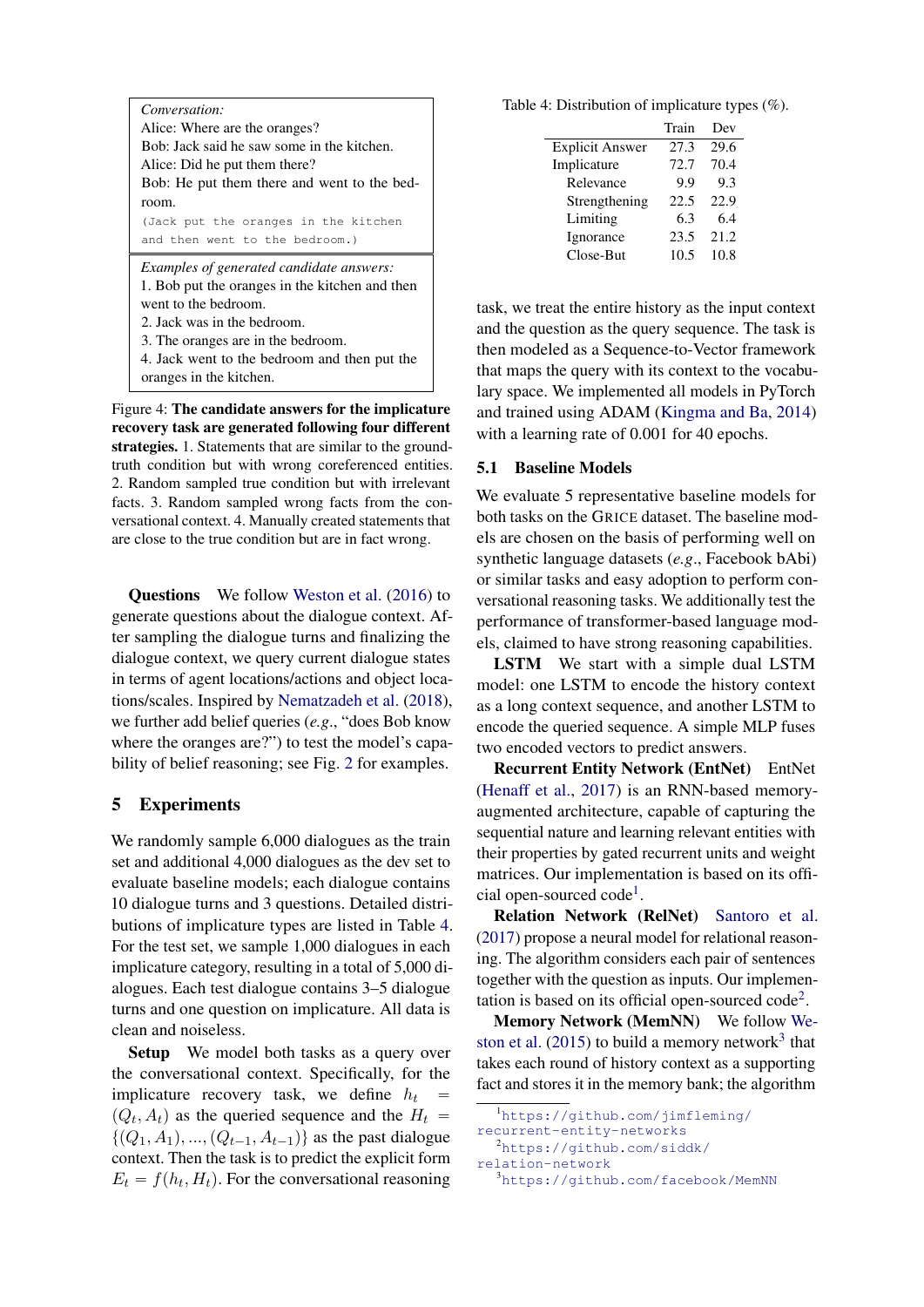is expected to learn to refer to the memory when predicting answers. Specifically, we use an LSTM to encode each round of history and compute the association matrix between the queried sequence and the memory bank. We apply a softmax to the association matrix to get the attended weight of the dialogue history. Finally, we compute the attended dialogue history embedding and combine it with the queried embedding using a simple MLP to predict answers.

Transformer-based Language Model Finetuning transformer-based language models (*e.g*., GPT [\(Radford et al.,](#page-10-22) [2018\)](#page-10-22) and BERT [\(Devlin et al.,](#page-9-23) [2019\)](#page-9-23)) has shown superior performance on conversational reasoning tasks [\(Sun et al.,](#page-10-14) [2019\)](#page-10-14). We use BERT-base-uncased <sup>[4](#page-0-1)</sup> as our pre-trained model and apply it to the conversational reasoning task by adding a single linear layer to generate answers from the target vocabulary set.

Human Performance We randomly selected 100 dialogues and assigned them to 40 human subjects in a between-subject design; 20 subjects for the implicature recovery tasks, and another 20 subjects for the conversational reasoning task.

#### 5.2 Evaluation and Results

Implicature Recovery We start by evaluating the performance of the baseline models on the implicature recovery task. As discussed in Section [3,](#page-3-0) we evaluate under two different settings to predict the implicature recovery results: the discriminative setting and the generative setting (marked by "-Gen"). For the discriminative setting, we take the encoder output and compute the similarity score with each candidate answer to predict the final choice. For the generative setting, we train the encoder-decoder framework using the teacher-forcing algorithm by minimizing the negative log-likelihood between the generated answers and the ground-truths. Overall, the generative setting is more challenging than the discriminative one; see Table [5](#page-7-0) for results on dev and test sets.

Conversational Reasoning We follow [We](#page-11-1)[ston et al.](#page-11-1) [\(2016\)](#page-11-1) and [Nematzadeh et al.](#page-10-1) [\(2018\)](#page-10-1) on performance evaluation of the conversational reasoning task, measured by the accuracy score in the vocabulary space; see Table [6](#page-7-1) for the results of all the baseline models on the dev and test sets.

<span id="page-7-0"></span>Table 5: Performance on implicature recovery task.

|             | Dev   |            |       | <b>Test</b> |
|-------------|-------|------------|-------|-------------|
| Model       | R@1   | <b>MRR</b> | R@1   | <b>MRR</b>  |
| <b>LSTM</b> | 81.92 | 0.9046     | 83.54 | 0.9145      |
| EntNet      | 89.07 | 0.9445     | 91.15 | 0.9523      |
| RelNet      | 93.02 | 0.9623     | 95.33 | 0.9602      |
| MemNN       | 96.76 | 0.9833     | 97.29 | 0.9862      |
| LSTM-Gen    | 62.28 | 0.7763     | 65.02 | 0.7784      |
| MemNN-Gen   | 86.29 | 0.9305     | 88.79 | 0.9418      |
| Human       | 99.00 |            | 98.50 |             |

<span id="page-7-1"></span>Table 6: Performance on conversational reasoning task.

|              | Accuracy $(\% )$ |             |  |
|--------------|------------------|-------------|--|
| Model        | Dev              | <b>Test</b> |  |
| <b>LSTM</b>  | 59.77            | 55.82       |  |
| EntNet       | 57.91            | 53.17       |  |
| RelNet       | 63.02            | 65.50       |  |
| MemNN        | 64.66            | 67.32       |  |
| <b>BERT</b>  | 67.21            | 71.06       |  |
| MemNN w/ inf | 69.24            | 73.12       |  |
| Human        | 98.50            | 97.50       |  |

Analysis Comparing the model performance with the human performance in Tables [5](#page-7-0) and [6,](#page-7-1) we see a consistent and competent performance in human subjects, whereas the model performance of the conversational reasoning task drops significantly even after a relatively good performance on the implicature recovery task. This contrast indicates that the models that perform well on the implicature recovery task may not really "understand" the conversational context to be used in the following conversational reasoning task.

To further test this hypothesis, for the implicature recovery task, we additionally pre-train an inference encoder that predicts the explicit/recovered answer under the generative settings (MemNN w/ inf), given the previous dialogue history. This additional inference model is further appended into the basic model and fused to predict the final answer. Such a setting would be a reasonable test to see how well a model could perform if they explicitly incorporate the recovered implicature from the implicature recovery task to solve the later conversational reasoning task. As shown in both Table [6](#page-7-1) and Fig. [5,](#page-8-0) we observe that the conversational reasoning performance improves an average 5% with this additional inference module; for certain implicature types, it boosts the performance for more than 25%. Of note, it even outperforms the previous state-of-the-art model that fine-tunes the pre-trained Bert model, indicating the significance of incorporating an explicit module of implicature recovery for pragmatic reasoning in conversation.

<sup>4</sup>[https://github.com/huggingface/](https://github.com/huggingface/transformers) [transformers](https://github.com/huggingface/transformers)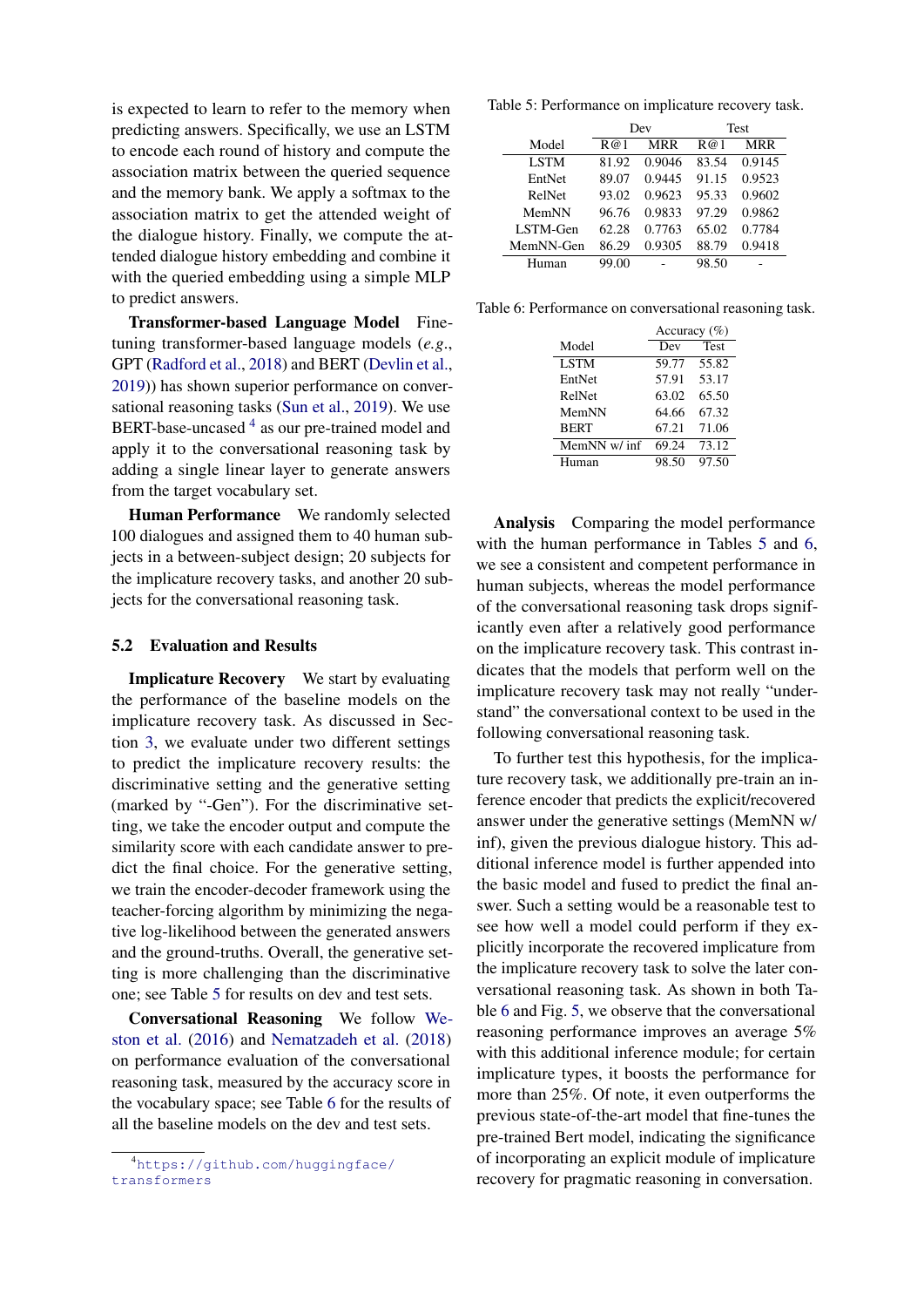<span id="page-8-0"></span>

Figure 5: Performance comparison between MemNN and with additional inference module (MemNN w/ inf) that explicitly recovers the implicature.

# 6 Discussions and Future Work

Synthetic Corpus *vs.* Natural Corpus Creating synthetic datasets is commonly challenged in the current deep learning community due to the potential unnaturalness of the generated corpus. Nevertheless, it is worth noting that the axes along which the dataset is unnatural are unrelated to our primary focus—pragmatic implicature. By carefully and systematically incorporating the pragmatic phenomena existing in daily conversations, the proposed GRICE dataset, though synthetic, could be considered as one additional dimension in evaluating language models. In fact, although moving towards natural conversations may increase the diversity of responses, it will also introduce two potential problems: (i) Most daily conversational snippets only consist of one or fewer implicature, which cannot highlight the core challenges presented in the proposed GRICE dataset. (ii) The implicatures in natural dialogues are unstructured, requiring experts to label their explicit form, which may introduce errors and uncertainties.

Direct Evaluation *vs.* Indirect Evaluation Although the proposed GRICE dataset incorporates the triadic relations among agents and additional challenges (*e.g*., coreference, commonsense) presented in modern dialogue systems, it is difficult to directly evaluate these aspects in an open-ended dialogue system, especially with implicature. One may use an indirect metric, *i.e*., whether the system performance would improve after integrating such modules. Moving forward, we call for future research to design more direct evaluation metrics in addition to the present implicature recovery and conversational reasoning tasks.

Human Performance *vs.* Machine Performance The experimental results show that the existing models do exhibit a certain level of reasoning capability, though weak. Additionally, the performance gap between the implicature recovery and conversational reasoning tasks leaves us with many mysteries. Humans seem to be reasonably consistent in solving both tasks, whereas current models are not. One possible explanation is that the computational model is able to fit the relatively confined space of the implicature recovery task based on the training data, but fails to incorporate such knowledge for the more open-ended conversational reasoning task. This possible explanation is further backed up by the above experiment with an additional inference module.

Another potential reason is that existing models may lack *generalizability* that can leverage knowledge learned from known implicature to solve unseen conversations. In other words, they can only *memorize* token patterns from existing corpus rather than understand the *rationale* behind the language context, thus would fail to perform deductive or abductive reasoning tasks. Similar observation has been investigated by other reasoning tasks, including IQ test [\(Zhang et al.,](#page-11-12) [2019a,](#page-11-12)[b,](#page-11-13) [2021b\)](#page-11-14), number sense [\(Zhang et al.,](#page-11-15) [2020\)](#page-11-15), causal reasoning [\(Edmonds et al.,](#page-9-24) [2018,](#page-9-24) [2019b,](#page-9-25) [2020;](#page-9-26) [Zhang et al.,](#page-11-16) [2021a\)](#page-11-16), and more generic generalization tasks [\(Lake et al.,](#page-10-23) [2015;](#page-10-23) [Xie et al.,](#page-11-17) [2021;](#page-11-17) [Li](#page-10-24) [et al.,](#page-10-24) [2021;](#page-10-24) [Zhu et al.,](#page-11-18) [2020\)](#page-11-18).

Fundamentally, how could we properly leverage the knowledge extracted during the implicature recovery task for the following conversational reasoning task? [Levinson](#page-10-25) [\(1995\)](#page-10-25) argues that human conversation depends on intention-ascription, where inferences must be made way beyond the data, therefore forming an *abductive* process. A possible and promising future direction would be using a neural-symbolic solver, capable of handling noisy inputs using neural-network modules and reasoning about the answers in a logic-like style.

### Acknowledgments

The authors thank Prof. Nanyun Peng at UCLA for helpful discussions, Yifan Zhang at UCLA for help on graphic design, and Dr. Wenjuan Han at BI-GAI for helpful discussions and proofreading. This work reported herein was supported by ONR MURI N00014-16-1-2007, ONR N00014-19-1-2153, and DARPA XAI N66001-17-2-4029.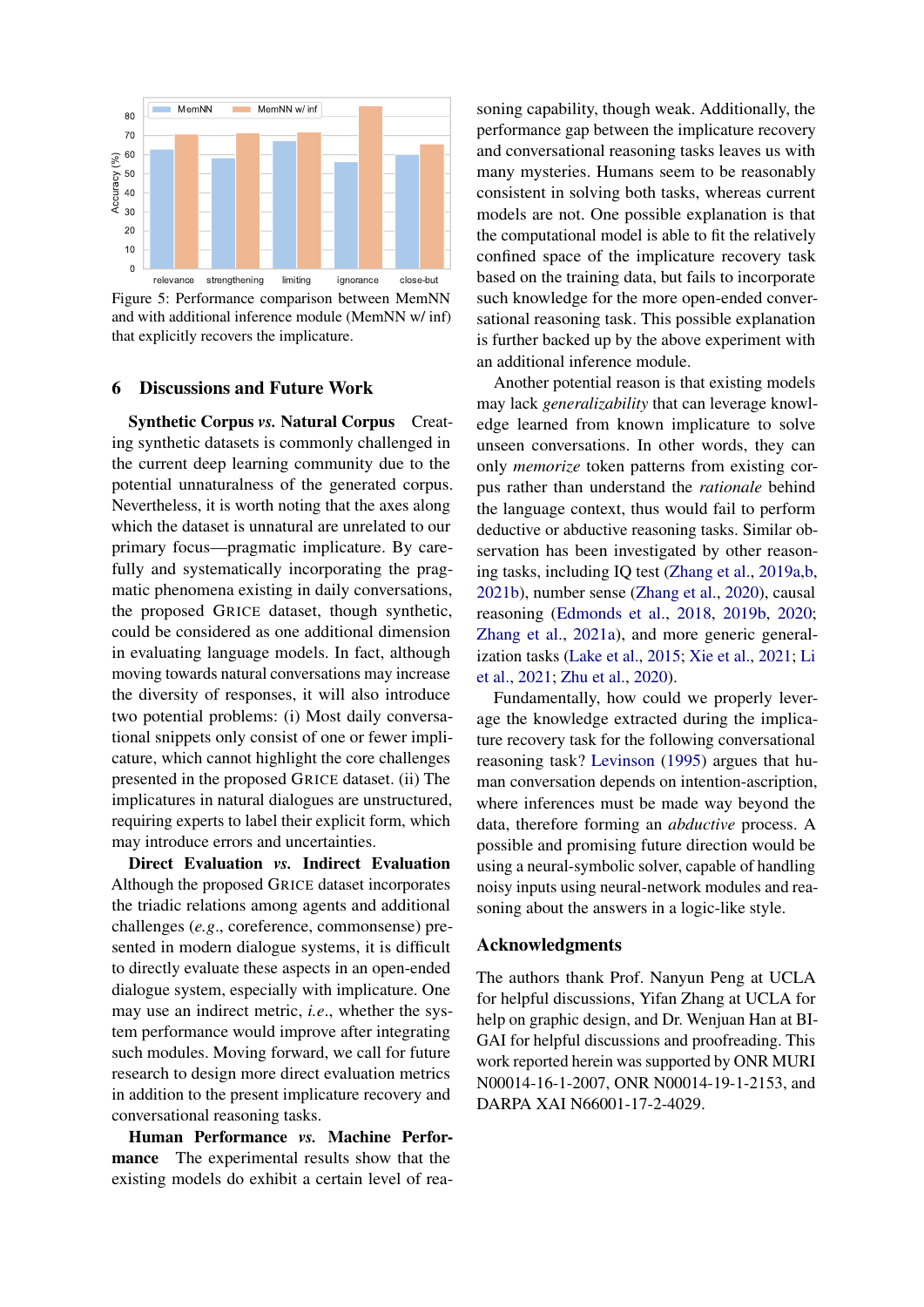#### References

- <span id="page-9-8"></span>Gregory Bateson. 2000. *Steps to an ecology of mind: Collected essays in anthropology, psychiatry, evolution, and epistemology*. University of Chicago Press.
- <span id="page-9-18"></span>Robert H Bonczek, Clyde W Holsapple, and Andrew B Whinston. 1979. Computer-based support of organizational decision making. *Decision Sciences*, 10(2):268–291.
- <span id="page-9-19"></span>Robert H Bonczek, Clyde W Holsapple, and Andrew B Whinston. 1981. A generalized decision support system using predicate calculus and network data base management. *Operations Research*, 29(2):263–281.
- <span id="page-9-6"></span>Emma Borg. 2009. On three theories of implicature: Default theory, relevance theory and minimalism. *International Review of Pragmatics*, 1(1):63–83.
- <span id="page-9-9"></span>Henry Y Chen, Ethan Zhou, and Jinho D Choi. 2017. Robust coreference resolution and entity linking on dialogues: Character identification on tv show transcripts. In *Proceedings of the Conference on Computational Natural Language Learning (CoNLL)*.
- <span id="page-9-5"></span>Leyang Cui, Yu Wu, Shujie Liu, Yue Zhang, and Ming Zhou. 2020. Mutual: A dataset for multi-turn dialogue reasoning. In *Proceedings of the Annual Meeting of the Association for Computational Linguistics (ACL)*.
- <span id="page-9-4"></span>Robert Dale and Ehud Reiter. 1995. Computational interpretations of the gricean maxims in the generation of referring expressions. *Cognitive science*, 19(2):233–263.
- <span id="page-9-16"></span>Abhishek Das, Satwik Kottur, Khushi Gupta, Avi Singh, Deshraj Yadav, Jose MF Moura, Devi Parikh, ´ and Dhruv Batra. 2017. Visual dialog. In *Proceedings of the IEEE Conference on Computer Vision and Pattern Recognition (CVPR)*.
- <span id="page-9-2"></span>Wayne A Davis. 2016. Implicature. In *Irregular Negatives, Implicatures, and Idioms*, pages 51–84. Springer.
- <span id="page-9-13"></span>Gerard De Melo and Mohit Bansal. 2013. Good, great, excellent: Global inference of semantic intensities. *Transactions of the Association for Computational Linguistics (TACL)*, 1:279–290.
- <span id="page-9-23"></span>Jacob Devlin, Ming-Wei Chang, Kenton Lee, and Kristina Toutanova. 2019. BERT: pre-training of deep bidirectional transformers for language understanding. In *Proceedings of the Conference of the North American Chapter of the Association for Computational Linguistics (NAACL)*, pages 4171–4186. Association for Computational Linguistics.
- <span id="page-9-17"></span>Mark Edmonds, Feng Gao, Hangxin Liu, Xu Xie, Siyuan Qi, Brandon Rothrock, Yixin Zhu, Ying Nian Wu, Hongjing Lu, and Song-Chun Zhu. 2019a. A tale of two explanations: Enhancing human trust by explaining robot behavior. *Science Robotics*, 4(37).
- <span id="page-9-24"></span>Mark Edmonds, Feng Kubricht, James, Colin Summers, Yixin Zhu, Brandon Rothrock, Song-Chun Zhu, and Hongjing Lu. 2018. Human causal transfer: Challenges for deep reinforcement learning. In *Proceedings of the Annual Meeting of the Cognitive Science Society (CogSci)*.
- <span id="page-9-26"></span>Mark Edmonds, Xiaojian Ma, Siyuan Qi, Yixin Zhu, Hongjing Lu, and Song-Chun Zhu. 2020. Theorybased causal transfer: Integrating instance-level induction and abstract-level structure learning. In *Proceedings of AAAI Conference on Artificial Intelligence (AAAI)*.
- <span id="page-9-25"></span>Mark Edmonds, Siyuan Qi, Yixin Zhu, James Kubricht, Song-Chun Zhu, and Hongjing Lu. 2019b. Decomposing human causal learning: Bottom-up associative learning and top-down schema reasoning. In *Proceedings of the Annual Meeting of the Cognitive Science Society (CogSci)*.
- <span id="page-9-0"></span>Victor Escandell. 1996. *Introducción a la pragmática*. Ariel Linguistica. españa. 6ta.
- <span id="page-9-7"></span>Anita Fetzer. 2017. Context. In *The Oxford handbook of pragmatics*. Oxford University Press.
- <span id="page-9-11"></span>Michael C Frank and Noah D Goodman. 2012. Predicting pragmatic reasoning in language games. *Science*, 336(6084):998–998.
- <span id="page-9-3"></span>Noah D Goodman and Michael C Frank. 2016. Pragmatic language interpretation as probabilistic inference. *Trends in cognitive sciences*, 20(11):818–829.
- <span id="page-9-12"></span>Noah D Goodman and Andreas Stuhlmüller. 2013. Knowledge and implicature: Modeling language understanding as social cognition. *Topics in cognitive science*, 5(1):173–184.
- <span id="page-9-1"></span>Herbert P Grice. 1975. Logic and conversation. In *Speech acts*, pages 41–58. Brill.
- <span id="page-9-22"></span>Mikael Henaff, Jason Weston, Arthur Szlam, Antoine Bordes, and Yann LeCun. 2017. Tracking the world state with recurrent entity networks. *International Conference on Learning Representations (ICLR)*.
- <span id="page-9-15"></span>Julia Linn Bell Hirschberg. 1985. *A theory of scalar implicature*. University of Pennsylvania.
- <span id="page-9-10"></span>Laurence R Horn and Gregory L Ward. 2004. *The handbook of pragmatics*. Wiley Online Library.
- <span id="page-9-20"></span>Yan Huang. 2017. *The Oxford handbook of pragmatics*. Oxford University Press.
- <span id="page-9-14"></span>Paloma Jeretic, Alex Warstadt, Suvrat Bhooshan, and Adina Williams. 2020. Are natural language inference models imppressive? learning implicature and presupposition. In *Proceedings of the Annual Meeting of the Association for Computational Linguistics (ACL)*.
- <span id="page-9-21"></span>Diederik P Kingma and Jimmy Ba. 2014. Adam: A method for stochastic optimization. *arXiv preprint arXiv:1412.6980*.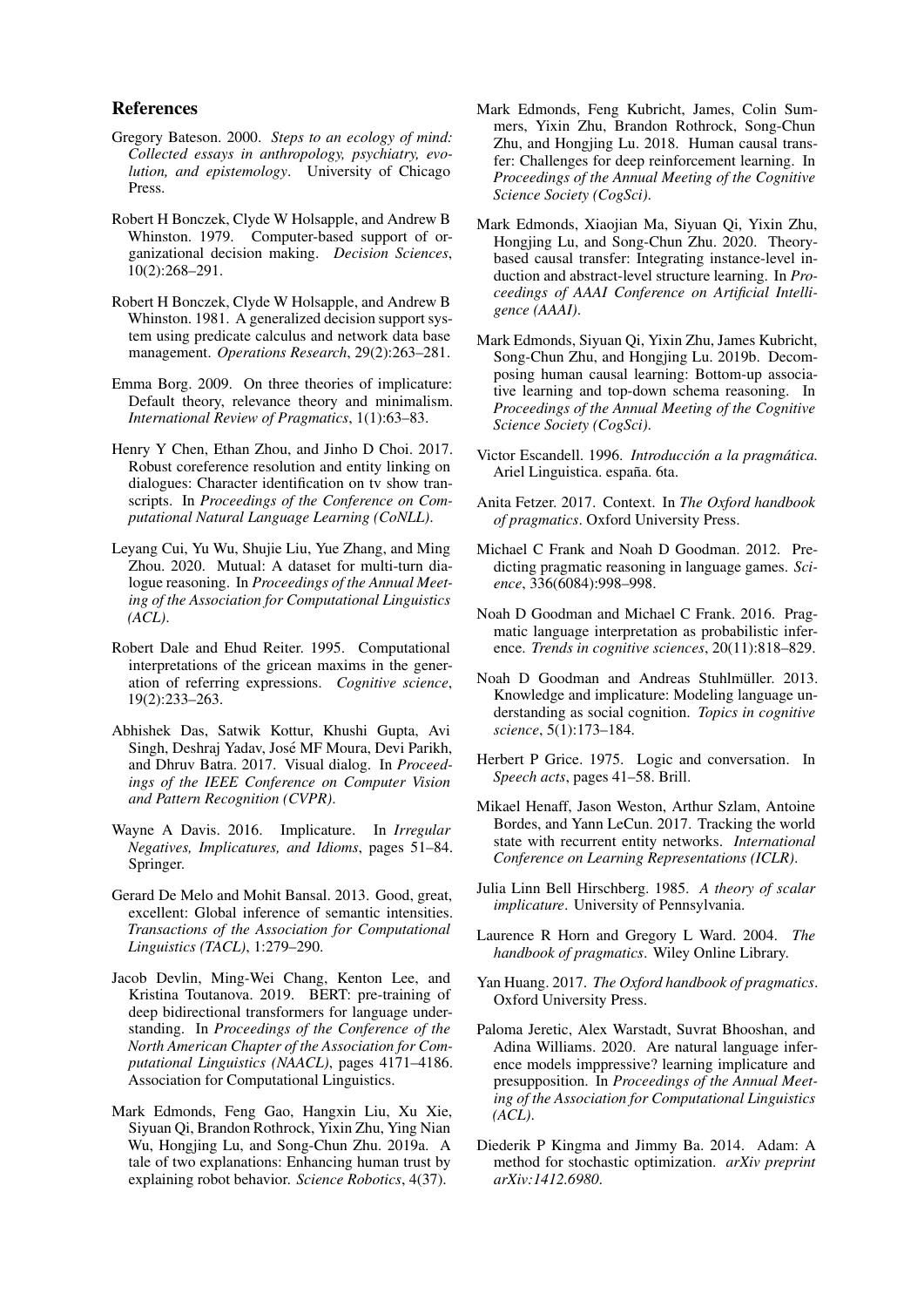- <span id="page-10-0"></span>Kepa Korta and John Perry. 2020. Pragmatics. In Edward N. Zalta, editor, *The Stanford Encyclopedia of Philosophy*, spring 2020 edition. Metaphysics Research Lab, Stanford University.
- <span id="page-10-6"></span>Satwik Kottur, Jose M. F. Moura, Devi Parikh, Dhruv ´ Batra, and Marcus Rohrbach. 2018. Visual coreference resolution in visual dialog using neural module networks. In *Proceedings of European Conference on Computer Vision (ECCV)*.
- <span id="page-10-23"></span>Brenden M Lake, Ruslan Salakhutdinov, and Joshua B Tenenbaum. 2015. Human-level concept learning through probabilistic program induction. *Science*, 350(6266):1332–1338.
- <span id="page-10-10"></span>Hector Levesque, Ernest Davis, and Leora Morgenstern. 2012. The winograd schema challenge. In *International Conference on the Principles of Knowledge Representation and Reasoning*.
- <span id="page-10-4"></span>Stephen C Levinson. 1985. *Pragmatics*. Cambridge Univ. Press.
- <span id="page-10-25"></span>Stephen C Levinson. 1995. Interactional biases in human thinking. In *Social intelligence and interaction*, pages 221–260. Cambridge University Press.
- <span id="page-10-24"></span>Qing Li, Siyuan Huang, Yining Hong, Yixin Zhu, Ying Nian Wu, and Song-Chun Zhu. 2021. A hint from arithmetic: On systematic generalization of perception, syntax, and semantics. *arXiv preprint arXiv:2103.01403*.
- <span id="page-10-13"></span>Ryan Lowe, Nissan Pow, Iulian Vlad Serban, and Joelle Pineau. 2015. The ubuntu dialogue corpus: A large dataset for research in unstructured multi-turn dialogue systems. In *Annual Meeting of the Special Interest Group on Discourse and Dialogue*.
- <span id="page-10-17"></span>Marie-Catherine de Marneffe, Christopher D Manning, and Christopher Potts. 2010. Was it good? it was provocative. learning the meaning of scalar adjectives. In *Proceedings of the Annual Meeting of the Association for Computational Linguistics (ACL)*.
- <span id="page-10-3"></span>Seungwhan Moon, Pararth Shah, Anuj Kumar, and Rajen Subba. 2019. Opendialkg: Explainable conversational reasoning with attention-based walks over knowledge graphs. In *Proceedings of the Annual Meeting of the Association for Computational Linguistics (ACL)*.
- <span id="page-10-1"></span>Aida Nematzadeh, Kaylee Burns, Erin Grant, Alison Gopnik, and Tom Griffiths. 2018. Evaluating theory of mind in question answering. In *Proceedings of the Conference on Empirical Methods in Natural Language Processing (EMNLP)*.
- <span id="page-10-20"></span>Judea Pearl. 1984. *Intelligent search strategies for computer problem solving*. Addision Wesley.
- <span id="page-10-18"></span>Siyuan Qi, Baoxiong Jia, and Song-Chun Zhu. 2020. Generalized earley parser: Bridging symbolic grammars and sequence data for future prediction. *IEEE Transactions on Pattern Analysis and Machine Intelligence (TPAMI)*.
- <span id="page-10-22"></span>Alec Radford, Karthik Narasimhan, Tim Salimans, and Ilya Sutskever. 2018. Improving language understanding by generative pre-training.
- <span id="page-10-15"></span>Siva Reddy, Danqi Chen, and Christopher D Manning. 2019. Coqa: A conversational question answering challenge. *Transactions of the Association for Computational Linguistics (TACL)*, 7:249–266.
- <span id="page-10-12"></span>Bertrand Russell. 1903. *The Principles of Mathematics*. Cambridge University Press.
- <span id="page-10-11"></span>Keisuke Sakaguchi, Ronan Le Bras, Chandra Bhagavatula, and Yejin Choi. 2020. Winogrande: An adversarial winograd schema challenge at scale. In *Proceedings of AAAI Conference on Artificial Intelligence (AAAI)*.
- <span id="page-10-21"></span>Adam Santoro, David Raposo, David G Barrett, Mateusz Malinowski, Razvan Pascanu, Peter Battaglia, and Timothy Lillicrap. 2017. A simple neural network module for relational reasoning. In *Proceedings of Advances in Neural Information Processing Systems (NeurIPS)*.
- <span id="page-10-7"></span>Maarten Sap, Hannah Rashkin, Derek Chen, Ronan Le Bras, and Yejin Choi. 2019. Social iqa: Commonsense reasoning about social interactions. In *Proceedings of the Conference on Empirical Methods in Natural Language Processing (EMNLP)*.
- <span id="page-10-5"></span>Rebecca Saxe. 2006. Uniquely human social cognition. *Current opinion in neurobiology*, 16(2):235–239.
- <span id="page-10-2"></span>Heung-Yeung Shum, Xiao-dong He, and Di Li. 2018. From eliza to xiaoice: challenges and opportunities with social chatbots. *Frontiers of Information Technology & Electronic Engineering*, 19(1):10–26.
- <span id="page-10-9"></span>Robyn Speer, Joshua Chin, and Catherine Havasi. 2017. Conceptnet 5.5: An open multilingual graph of general knowledge. In *Proceedings of AAAI Conference on Artificial Intelligence (AAAI)*.
- <span id="page-10-16"></span>Dan Sperber and Deirdre Wilson. 1986. *Relevance: Communication and cognition*. Harvard University Press Cambridge, MA.
- <span id="page-10-14"></span>Kai Sun, Dian Yu, Jianshu Chen, Dong Yu, Yejin Choi, and Claire Cardie. 2019. DREAM: A challenge dataset and models for dialogue-based reading comprehension. *Transactions of the Association for Computational Linguistics (TACL)*, 7:217–231.
- <span id="page-10-8"></span>Alon Talmor, Jonathan Herzig, Nicholas Lourie, and Jonathan Berant. 2019. Commonsenseqa: A question answering challenge targeting commonsense knowledge. In *Proceedings of the Conference of the North American Chapter of the Association for Computational Linguistics (NAACL)*.
- <span id="page-10-19"></span>Kewei Tu, Maria Pavlovskaia, and Song-Chun Zhu. 2013. Unsupervised structure learning of stochastic and-or grammars. In *Proceedings of Advances in Neural Information Processing Systems (NeurIPS)*.